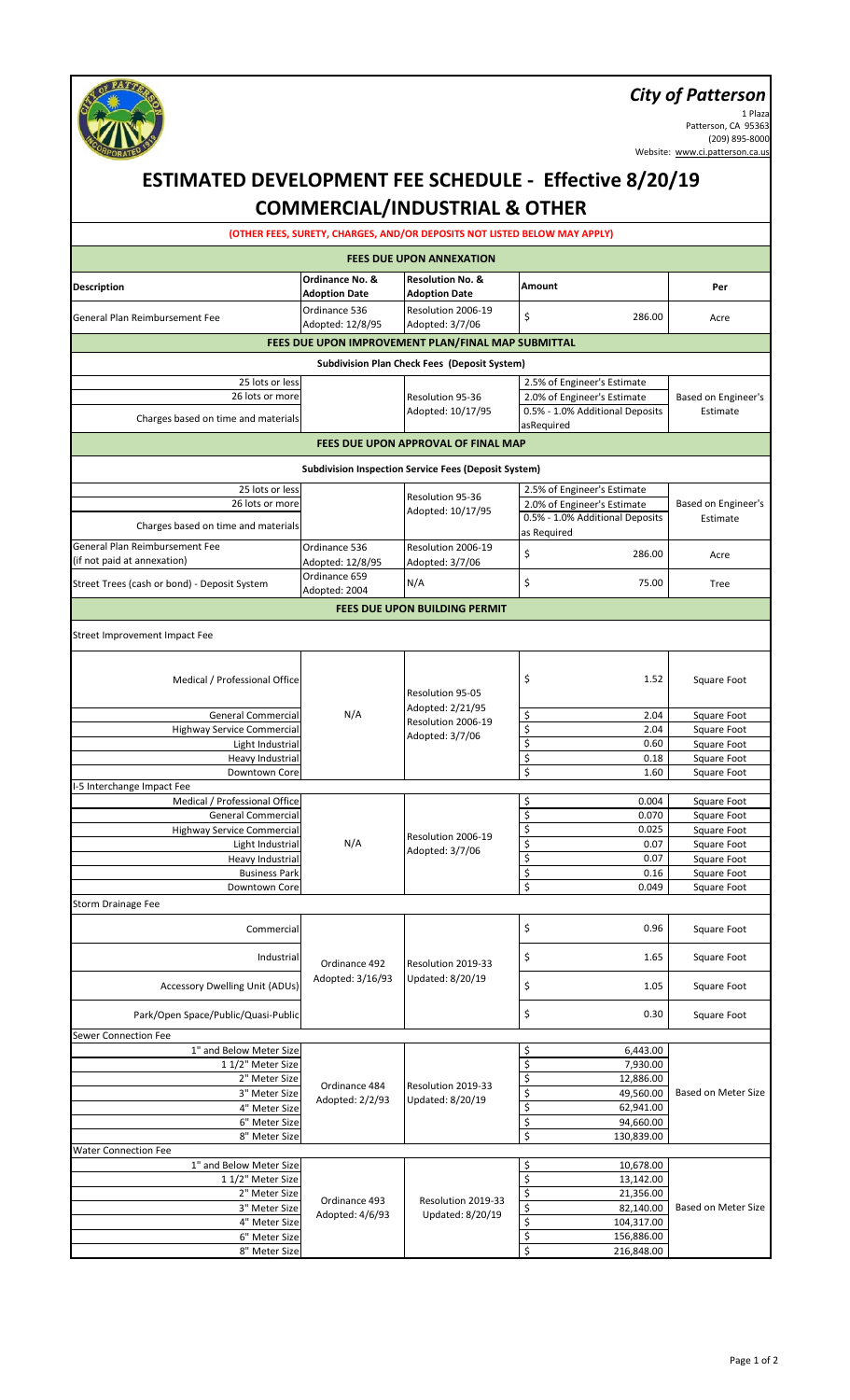| <b>Description</b>                                                                                                                                                                         | Ordinance No. &<br><b>Adoption Date</b> | <b>Resolution No. &amp;</b><br><b>Adoption Date</b> | Amount                      | Per                                                                                                           |  |
|--------------------------------------------------------------------------------------------------------------------------------------------------------------------------------------------|-----------------------------------------|-----------------------------------------------------|-----------------------------|---------------------------------------------------------------------------------------------------------------|--|
| Water Meter Fees (2" Meter Size Minimum)<br>*Larger sizes, refer to Meter Fee Schedule                                                                                                     | Ordinance 474<br>Adopted: 5/5/92        | N/A                                                 | \$<br>1,200.00              | Based on Meter Size,<br>any changes in size will<br>trigger additional<br>charges for difference in<br>costs. |  |
| General Government - City Hall Impact Fee                                                                                                                                                  | Ordinance 608<br>Adopted: 8/15/00       | Resolution 2006-19<br>Adopted: 3/7/06               | \$<br>0.08                  | Square Foot                                                                                                   |  |
| General Government - Corp Yard Impact Fee                                                                                                                                                  | Ordinance 608<br>Adopted: 8/15/00       | Resolution 2006-19<br>Adopted: 3/7/06               | \$<br>0.15                  | Square Foot                                                                                                   |  |
| Public Safety - Police Services Impact Fee                                                                                                                                                 | Ordinance 608<br>Adopted: 8/15/00       | Resolution 2006-19<br>Adopted: 3/7/06               | \$<br>0.04                  | Square Foot                                                                                                   |  |
| Public Safety - Fire Services Impact Fee<br>(Small Scale Commercial)                                                                                                                       | Ordinance 608<br>Adopted: 8/15/00       | Resolution 2006-19<br>Adopted: 3/7/06               | \$<br>0.16                  | Square Foot                                                                                                   |  |
| Public Safety - Fire Services Impact Fee<br>(Large Scale Commercial)                                                                                                                       |                                         |                                                     | \$<br>0.35                  | Square Foot                                                                                                   |  |
| County Public Facility Fee                                                                                                                                                                 | N/A                                     | N/A                                                 | Depends upon Land Use       |                                                                                                               |  |
| School Impact Fee (to be negotiated and collected<br>by the School District)                                                                                                               | N/A                                     | Res. 05072012-B School<br><b>District</b>           | \$<br>0.51                  | Square Foot                                                                                                   |  |
| <b>Strong Motion Fee</b>                                                                                                                                                                   | N/A                                     | N/A                                                 | 0.00021                     | <b>Building Permit</b><br>Valuation x 0.00021                                                                 |  |
| Grade & Building Permits - per Uniform Plumbing Code and other applicable codes.                                                                                                           |                                         |                                                     |                             |                                                                                                               |  |
| NOTES: At the discretion of the City, these fees may be charged at Building Permit. Fees for units located outside of Patterson's City Limits are charged twice<br>the above listed rates. |                                         |                                                     |                             |                                                                                                               |  |
| Development Impact Fee Justification Study                                                                                                                                                 | Prepared by:                            | Crawford, Multari &<br><b>Clark Associates</b>      | Adopted: 03/07/06           |                                                                                                               |  |
| Water, Sewer, and Storm Drainage Impact Fee<br>Study                                                                                                                                       | Prepared by:                            | <b>Bartle Wells Associates</b>                      | Updated & Adopted: 08/20/19 | Resolution 2019-33                                                                                            |  |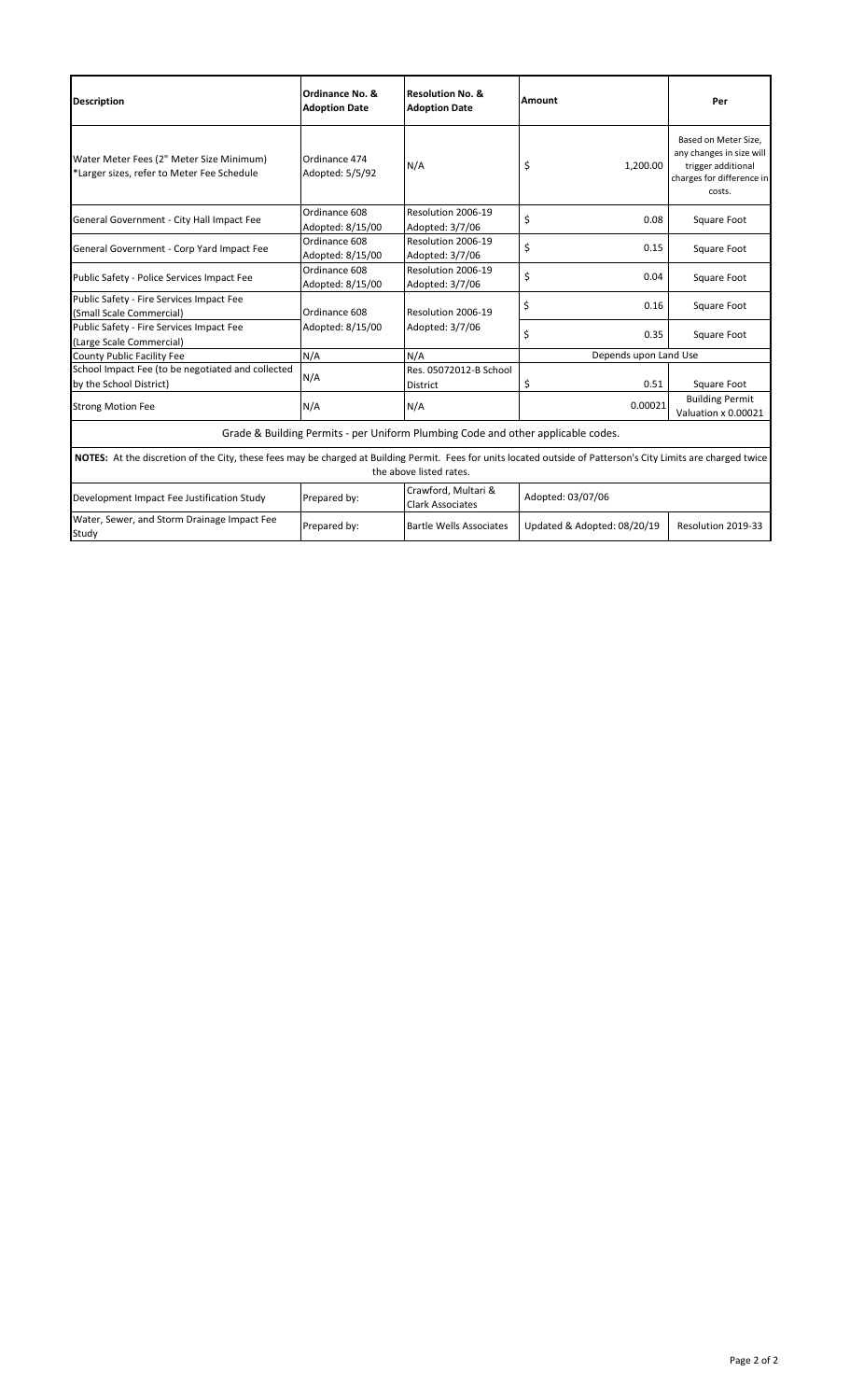# *City of Patterson*



1 Plaza Patterson, CA 95363 (209) 895-8000 Website: www.ci.patterson.ca.us

|                                                                                               |                                                                         | <b>RESIDENTIAL</b>                                                               | <b>ESTIMATED DEVELOPMENT FEE SCHEDULE - Effective 8/20/19</b> |                              |
|-----------------------------------------------------------------------------------------------|-------------------------------------------------------------------------|----------------------------------------------------------------------------------|---------------------------------------------------------------|------------------------------|
|                                                                                               |                                                                         | (OTHER FEES, SURETY, CHARGES, AND/OR DEPOSITS NOT LISTED BELOW MAY APPLY)        |                                                               |                              |
|                                                                                               |                                                                         | <b>FEES DUE UPON ANNEXATION</b>                                                  |                                                               |                              |
| <b>Description</b>                                                                            | Ordinance No. &<br><b>Adoption Date</b>                                 | <b>Resolution No. &amp;</b><br><b>Adoption Date</b>                              | <b>Amount</b>                                                 | Per                          |
| General Plan Reimbursement Fee                                                                | Ordinance 536                                                           | Resolution 2006-19                                                               | \$<br>286.00                                                  | Acre                         |
|                                                                                               | Adopted: 12/8/95                                                        | Adopted: 3/7/06<br>FEES DUE UPON IMPROVEMENT PLAN/FINAL MAP SUBMITTAL            |                                                               |                              |
|                                                                                               |                                                                         | <b>Subdivision Plan Check Fees (Deposit System)</b>                              |                                                               |                              |
| 25 lots or less                                                                               |                                                                         |                                                                                  | 2.5% of Engineer's Estimate                                   |                              |
| 26 lots or more                                                                               |                                                                         | Resolution 95-36                                                                 | 2.0% of Engineer's Estimate                                   | Based on Engineer's          |
| Charges based on time and materials                                                           |                                                                         | Adopted: 10/17/95                                                                | 0.5% - 1.0% Additional Deposits<br>as Required                | Estimate                     |
|                                                                                               |                                                                         | FEES DUE UPON APPPROVAL OF FINAL MAP                                             |                                                               |                              |
|                                                                                               |                                                                         | <b>Subdivision Inspection Service Fees (Deposit System)</b>                      |                                                               |                              |
| 25 lots or less                                                                               |                                                                         |                                                                                  | 2.5% of Engineer's Estimate                                   |                              |
| 26 lots or more                                                                               |                                                                         | Resolution 95-36<br>Adopted: 10/17/95                                            | 2.0% of Engineer's Estimate                                   | Based on Engineer's          |
| Charges based on time and materials                                                           |                                                                         |                                                                                  | 0.5% - 1.0% Additional Deposits                               | Estimate                     |
| General Plan Reimbursement Fee                                                                | Ordinance 536                                                           | Resolution 2006-19                                                               | as Required                                                   |                              |
| (if not paid at annexation)                                                                   | Adopted: 12/8/95                                                        | Adopted: 3/7/06                                                                  | \$<br>286.00                                                  | Acre                         |
| Street Improvement Impact Fee                                                                 | Ordinance 452<br>Adopted: 11/6/90                                       | Resolution 2006-19<br>Adopted: 3/7/06<br>Resolution 1995-05<br>Adopted: 2/21/95  | \$<br>3,879.00                                                | Unit                         |
| I-5 Interchange Impact Fee                                                                    | Ordinance 452<br>Adopted: 11/6/90                                       | N/A                                                                              | \$<br>43.00                                                   | Unit                         |
| Storm Drainage Fee                                                                            | Ordinance 492<br>Adopted: 3/16/93                                       | Resolution 2019-33<br>Adopted: 8/20/19                                           | \$<br>2,535.00                                                | Unit                         |
| Sewer Connection Fee                                                                          |                                                                         |                                                                                  |                                                               |                              |
| 1" and Below Meter Size<br>Multi-Family                                                       | Ordinance 484                                                           | Resolution 2019-33                                                               | \$<br>6,443.00<br>\$<br>5,476.00                              | Unit<br>Unit                 |
| Accessory Dwelling Units (for example in-law<br>headquarters, secondary units, casitas, etc.) | Adopted: 2/2/93                                                         | Adopted: 8/20/19                                                                 | \$<br>339.00                                                  | per Plumbing Fixture<br>Unit |
| <b>Water Connection Fee</b><br>1" and Below Meter Size                                        |                                                                         |                                                                                  | \$<br>10,678.00                                               | Unit                         |
| Multi-Family                                                                                  | Ordinance 493                                                           | Resolution 2019-33                                                               | \$<br>6,407.00                                                | Unit                         |
| Accessory Dwelling Units (for example in-law<br>headquarters, secondary units, casitas, etc.) | Adopted: 4/6/93                                                         | Adopted: 8/20/19                                                                 | \$<br>562.00                                                  | per Plumbing Fixture<br>Unit |
| <b>Fire Meters</b><br>Affordable Housing In-Lieu Fee                                          | Ordinance 537<br>Adopted: 12/22/95<br>Ordinance 675<br>Adopted: 10/3/06 | Resolution 2001-53<br>Adopted: 7/3/01<br>Resolution 2006-97<br>Adopted: 10/17/06 | 15%<br>Must comply with inclusionary housing ordinance.       | of Regular Rate              |
| Park In-Lieu Fee                                                                              | Ordinance 536<br>Adopted: 12/8/95                                       | Resolution 2006-19<br>Adopted: 3/7/06                                            | \$<br>3,689.00                                                | Unit                         |
| Street Trees (cash or bond) - Deposit System<br>Inner Lots = 1 Tree<br>Corner Lots = 3 Trees  | Ordinance 659<br>Adopted: 2004                                          | N/A                                                                              | \$<br>75.00                                                   | Tree                         |
|                                                                                               |                                                                         | <b>FEES DUE AT BUILDING PERMIT</b>                                               |                                                               |                              |
| Description                                                                                   | Ordinance No. &<br><b>Adoption Date</b>                                 | <b>Resolution No. &amp;</b><br><b>Adoption Date</b>                              | Amount                                                        | Per                          |
| Water Meter Fees (1" Meter Size)<br>*Larger sizes, refer to Meter Fee Schedule                | Ordinance 474<br>Adopted: 5/5/92                                        | Updated: 03/12/18                                                                | \$<br>387.67                                                  | Unit                         |
| General Government - City Hall Impact Fee                                                     | Ordinance 608<br>Adopted: 8/15/00                                       | Resolution 2006-19<br>Adopted: 3/7/06                                            | \$<br>342.00                                                  | Unit                         |
| General Government - Corp Yard Impact Fee                                                     | Ordinance 608<br>Adopted: 8/15/00                                       | Resolution 2006-19<br>Adopted: 3/7/06                                            | \$<br>731.00                                                  | Unit                         |
| Community Facilities - Community Center, Senior<br>Center Impact Fee                          | Ordinance 608<br>Adopted: 8/15/00                                       | Resolution 2006-19<br>Adopted: 3/7/06                                            | \$<br>2,313.00                                                | Unit                         |
| Community Facilities - Aquatics Center Impact Fee                                             | Ordinance 608<br>Adopted: 8/15/00                                       | Resolution 2006-19<br>Adopted: 3/7/06                                            | \$<br>615.00                                                  | Unit                         |
| Community Facilities - Sports Park Complex II<br>Impact Fee                                   | Ordinance 608<br>Adopted: 8/15/00                                       | Resolution 2006-19<br>Adopted: 3/7/06                                            | \$<br>916.00                                                  | Unit                         |
| Community Facilities - Park Development Impact<br>Fee                                         | Ordinance 608<br>Adopted: 8/15/00                                       | Resolution 2006-19<br>Adopted: 3/7/06                                            | \$<br>2,585.00                                                | Unit                         |
| Public Safety - Police Services Impact Fee                                                    | Ordinance 608<br>Adopted: 8/15/00                                       | Resolution 2006-19<br>Adopted: 3/7/06                                            | \$<br>70.00                                                   | Unit                         |
| County Public Facility -Multiple Family                                                       | Ordinance 608<br>Adopted: 8/15/00                                       | Revised: 5/17/12                                                                 | \$<br>4,643.00                                                | Unit                         |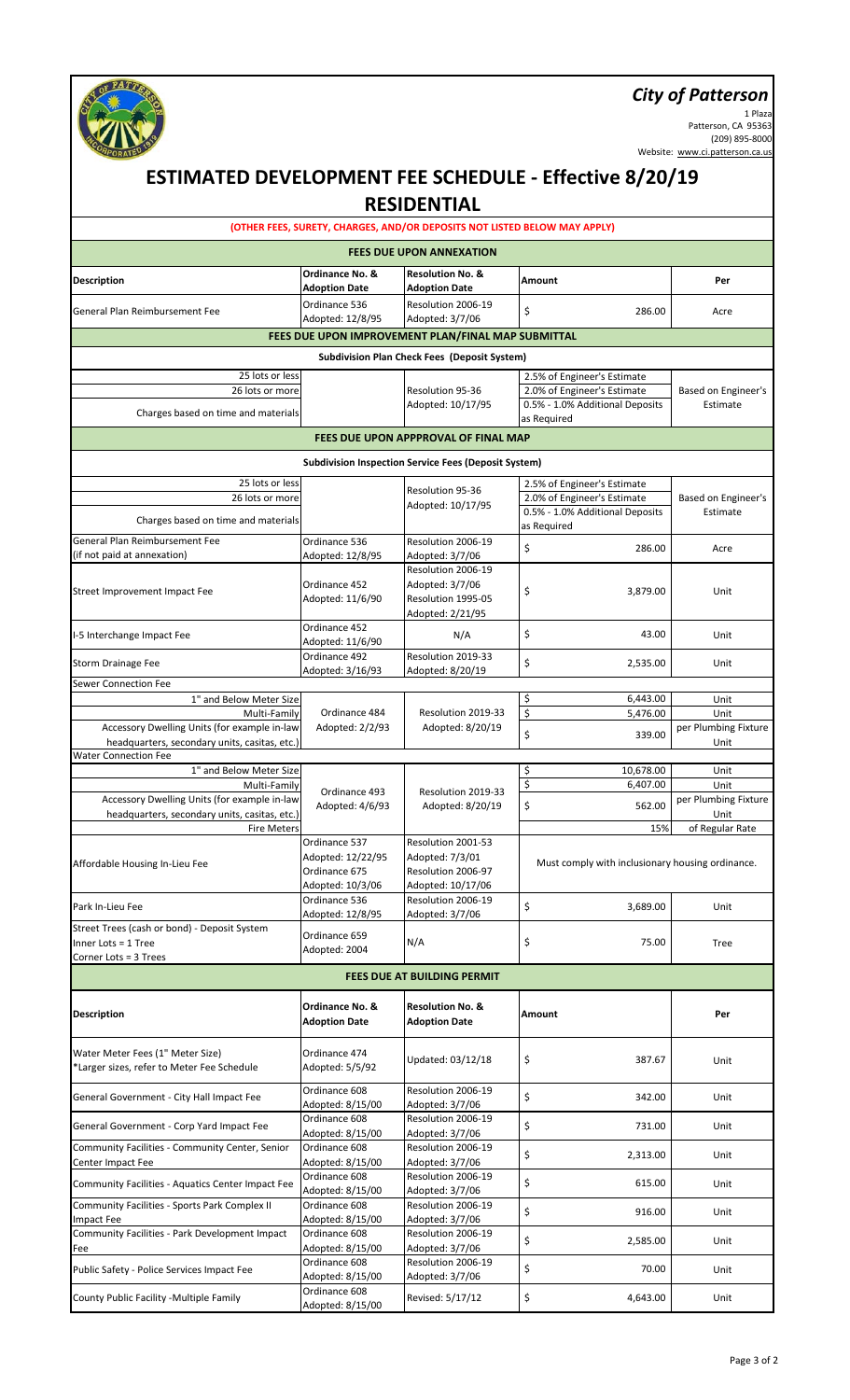| <b>Description</b>                                                                                                                                                                         | Ordinance No. &<br><b>Adoption Date</b> | Resolution No. &<br><b>Adoption Date</b>       | Amount                      | Per                                          |  |
|--------------------------------------------------------------------------------------------------------------------------------------------------------------------------------------------|-----------------------------------------|------------------------------------------------|-----------------------------|----------------------------------------------|--|
| School Impact Fee (to be negotiated and collected<br>by the School District)                                                                                                               | N/A                                     | Res. 05072012-A School<br><b>District</b>      | \$<br>5.38                  | Square Foot                                  |  |
| Services Impact Fee                                                                                                                                                                        | N/A                                     | N/A                                            | 607.00                      | Unit                                         |  |
| <b>Strong Motion Fee</b>                                                                                                                                                                   | N/A                                     | N/A                                            | 0.0001                      | <b>Building Permit</b><br>Valuation x 0.0001 |  |
| Grade & Building Permits - per Uniform Plumbing Code and other applicable codes.                                                                                                           |                                         |                                                |                             |                                              |  |
| NOTES: At the discretion of the City, these fees may be charged at Building Permit. Fees for units located outside of Patterson's City Limits are charged twice<br>the above listed rates. |                                         |                                                |                             |                                              |  |
| Development Impact Fee Justification Study                                                                                                                                                 | Prepared by:                            | Crawford, Multari &<br><b>Clark Associates</b> | Adopted: 03/07/06           |                                              |  |
| Water, Sewer, and Storm Drainage Impact Fee<br>Study                                                                                                                                       | Prepared by:                            | Bartle Wells Associates                        | Updated & Adopted: 08/20/19 | Resolution 2019-33                           |  |